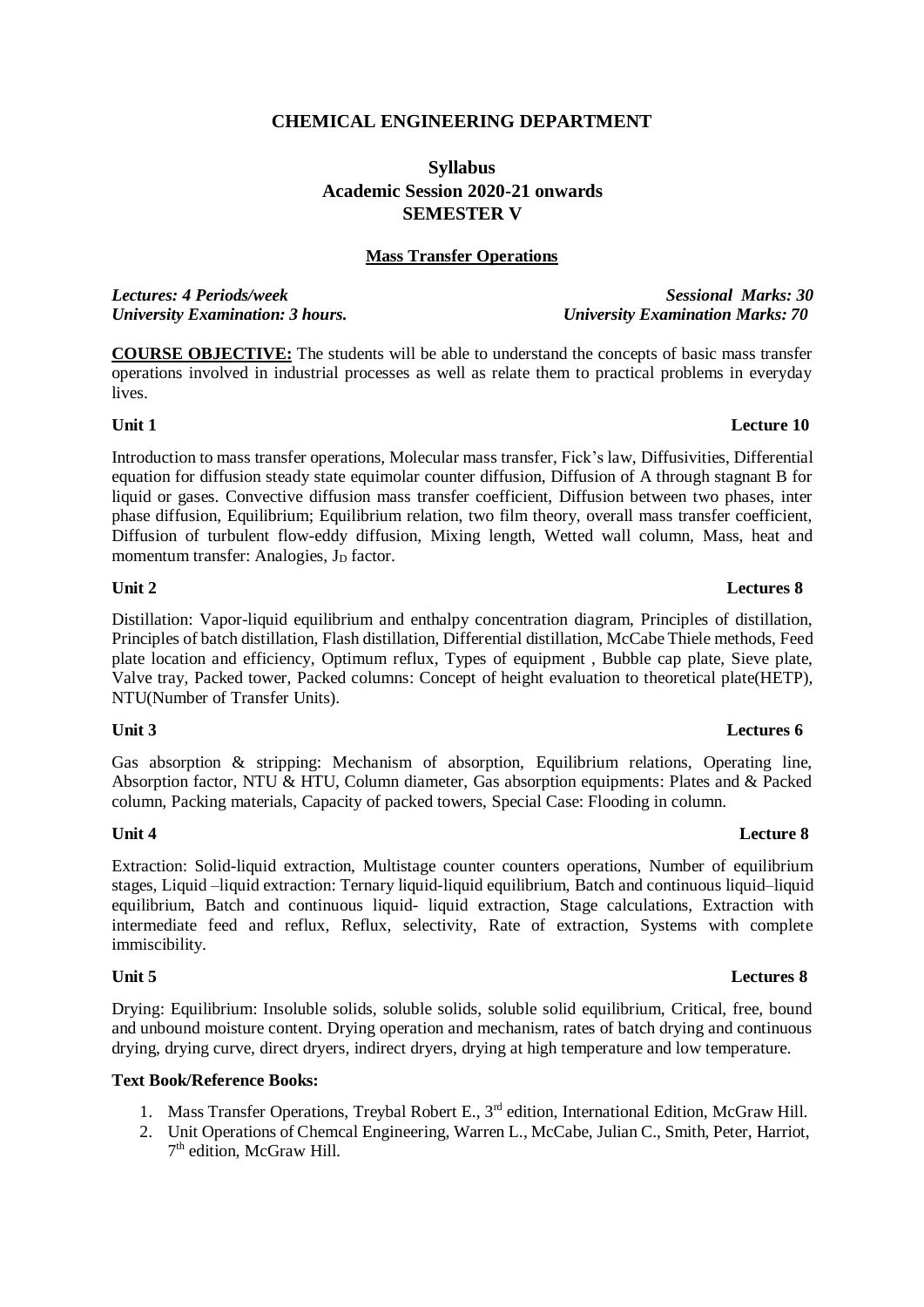### **Suggested Textbooks:**

- 1. Treybal, R. E.: "Mass transfer Operations", 3rd ed., McGraw-Hill, New York, 1980.
- 2. Unit Operations of Chemical Engineering, McCabe W.L., and Smith J.C. & Harriot, McGraw Hill Book Co., New York 1980, 5th Edition.

### **Reference books:**

1. Geankpolis, C.J., Transport Processes and Separation Process Principles (Includes Unit Operations),Prentice Hall of India, New Delhi, 4th Edition, 2003.

2. Roman Zarzytci, Andrzai Chacuk, Absorption: Fundamentals and Application, Pergamon, Press, 1993.

### **Course Outcomes:**

After completion of this course, the student will be able to:

| CO <sub>1</sub> | Solve diffusion and diffusion related problems.                        |
|-----------------|------------------------------------------------------------------------|
| CO <sub>2</sub> | Estimate mass transfer coefficients for gas-liquid contacting systems. |
| CO <sub>3</sub> | Explain the humidification and dehumidification operations.            |
| CO <sub>4</sub> | Estimate the rate of batch and continuous drying.                      |
| CO <sub>5</sub> | Apply design calculations of single and multiple effect evaporators.   |

### **Mapping of course outcomes with program specific outcomes:**

| Course                                                                            |  |  |   |  |  |  |  |
|-----------------------------------------------------------------------------------|--|--|---|--|--|--|--|
| outcomes PO1   PO2   PO3   PO4   PO5   PO6   PO7   PO8   PO9   PO10   PO11   PO12 |  |  |   |  |  |  |  |
| CO <sub>1</sub>                                                                   |  |  | ∠ |  |  |  |  |
| CO <sub>2</sub>                                                                   |  |  | - |  |  |  |  |
| CO <sub>3</sub>                                                                   |  |  |   |  |  |  |  |
| CO <sub>4</sub>                                                                   |  |  |   |  |  |  |  |
| CO <sub>5</sub>                                                                   |  |  | ∼ |  |  |  |  |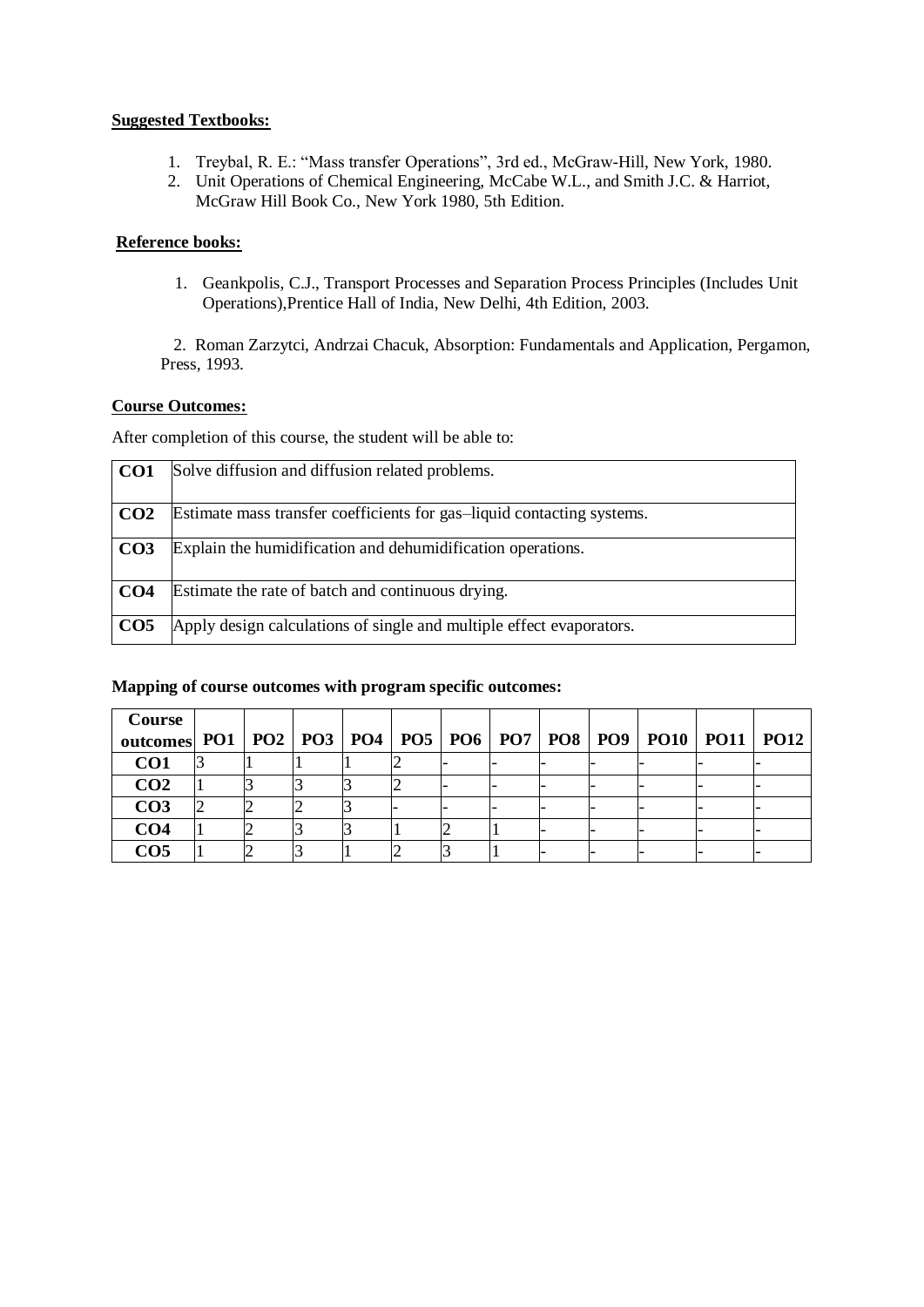# **Chemical Reaction Engineering**

# *Lectures: 4 Periods/week Sessional Marks: 30*

# **Course objective**

This course will provide students understand the kinetics of reaction engineering and provide basis for design of simple chemical reactors.

### **Unit – I Lectures 8**

Classification of reactions, rate of reaction, Variable effecting the rate, reaction mechanism, order of reaction and its determination through different methods, collision and activated complex theory.

### **Unit-II Lectures 8**

Classification of reactors: Concept of ideality. Development of design Equation for batch reactor, CSTR, and PFR, properties of ideal reactor.

### **Unit-III Lectures 8**

Combination of reactors, reactors with recycles Yield and selectivity in multiple reactions. Multiple reactions in batch, CSTR and PFR. Autocatalytic reaction.

### **Unit-IV Lectures 8**

Design of isothermal and non-isothermal batch, CSTR, PFR, optimum temperature progression, thermal characteristics of reactors.

Non-ideal reaction, evaluation of RTD characteristics, non-ideal models: axial dispersion model and tank in series model.

### **Course Outcomes:**

After completion of this course, the student will be able to

| CO <sub>1</sub> | Explain the basic concepts in reaction and reactor engineering. |
|-----------------|-----------------------------------------------------------------|
| CO <sub>2</sub> | Design performance equations of reactors.                       |
| CO <sub>3</sub> | Analyse Non-Isothermal operation in Ideal Reactors              |
| CO <sub>4</sub> | Examine the Non-Ideal Behaviour of real reactor.                |

### **Mapping of course outcomes with program specific outcomes:**

| Course          | PO <sub>1</sub> | PO <sub>2</sub> | PO <sub>3</sub> | PO <sub>4</sub> | PO <sub>5</sub> | PO <sub>6</sub> | PO <sub>7</sub> | PO <sub>8</sub> | PO <sub>9</sub> | <b>PO10</b> | <b>PO11</b>    | PO12 |
|-----------------|-----------------|-----------------|-----------------|-----------------|-----------------|-----------------|-----------------|-----------------|-----------------|-------------|----------------|------|
| outcomes        |                 |                 |                 |                 |                 |                 |                 |                 |                 |             |                |      |
| CO1             |                 |                 |                 |                 |                 | ۰               |                 | -               |                 |             |                |      |
| CO <sub>2</sub> |                 |                 | رے              |                 |                 |                 |                 | -               |                 |             |                |      |
| CO <sub>3</sub> | ~               |                 |                 |                 |                 | ۰               |                 | -               |                 |             | $\blacksquare$ |      |
| CO4             |                 |                 |                 |                 |                 |                 |                 |                 |                 |             |                |      |

# *University Examination: 3 hours. University Examination Marks: 70*

### **Unit- V Lectures 8**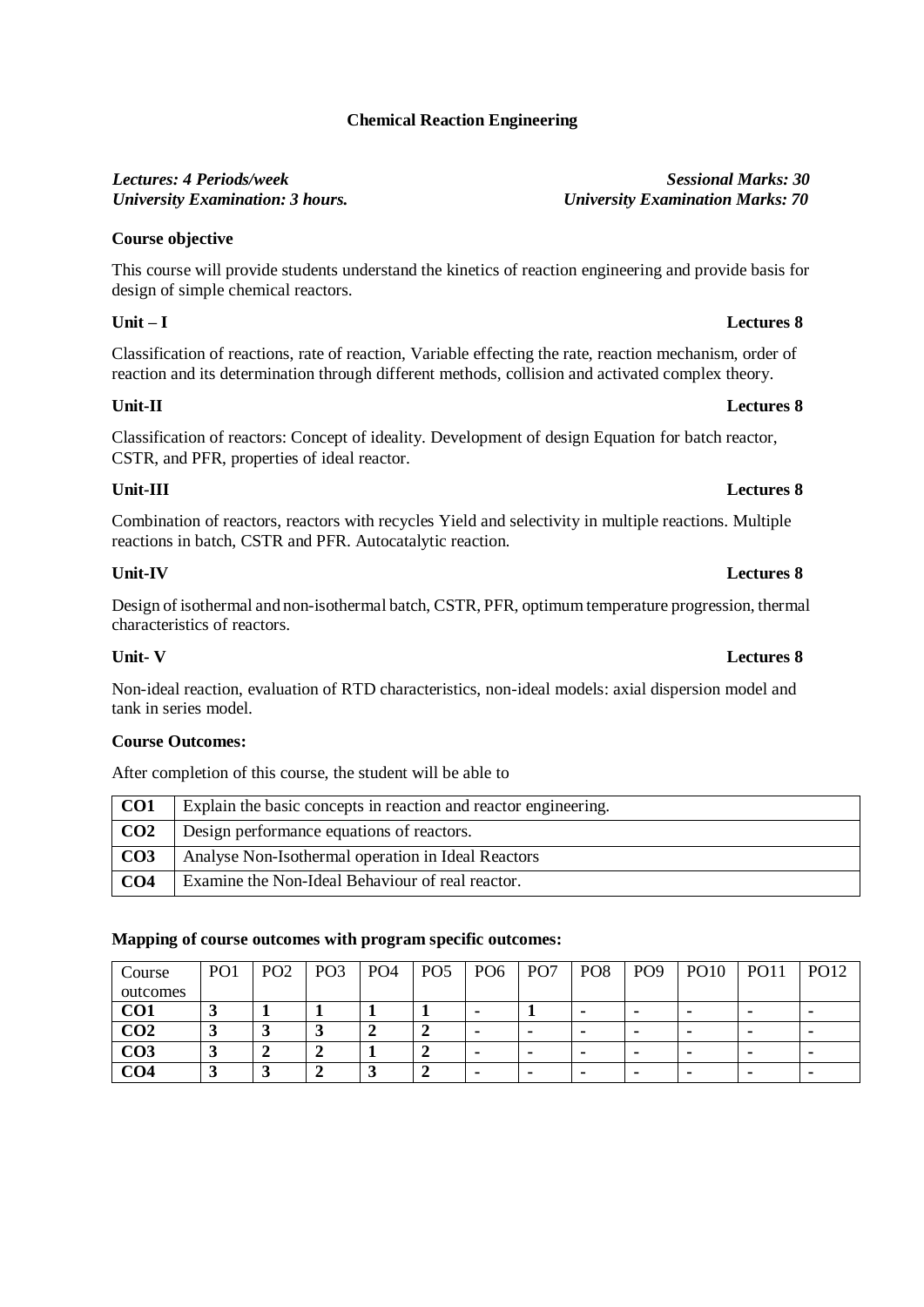### **Suggested Reading:**

Press & ELBS 1972)<br>3. Chemical Kinetic and Reactor Engineering

Singapore)

5. Chemical process Principal Part-III<br>( $2<sup>nd</sup>$  Edition asian publication House Bombay)]<br>6. Element of Chemical Reaction Engineering Pvt. Ltd. New Delhi 1999)

1. Chemical Reaction Kinetics By J.M. Smith (3<sup>rd</sup> Edition Mc Graw Hill) 2. Chemical Reaction Theory an Introduction By K.G. Denbigh & K.G. Turner ( $2<sup>nd</sup>$  Edition United

3. Chemical Kinetic and Reactor Engineering By G. Copper & GVJ jeffery's (Prentice Hall 1972) 4. Chemical reaction engineering By O.Levenspiel (2<sup>nd</sup> Edition Willey Eastern,

By Houghen Watsn & Ragatz [Kinetics & catalysis

By Fogler , H.S.  $(2<sup>nd</sup>$  edition Prentice Hall of India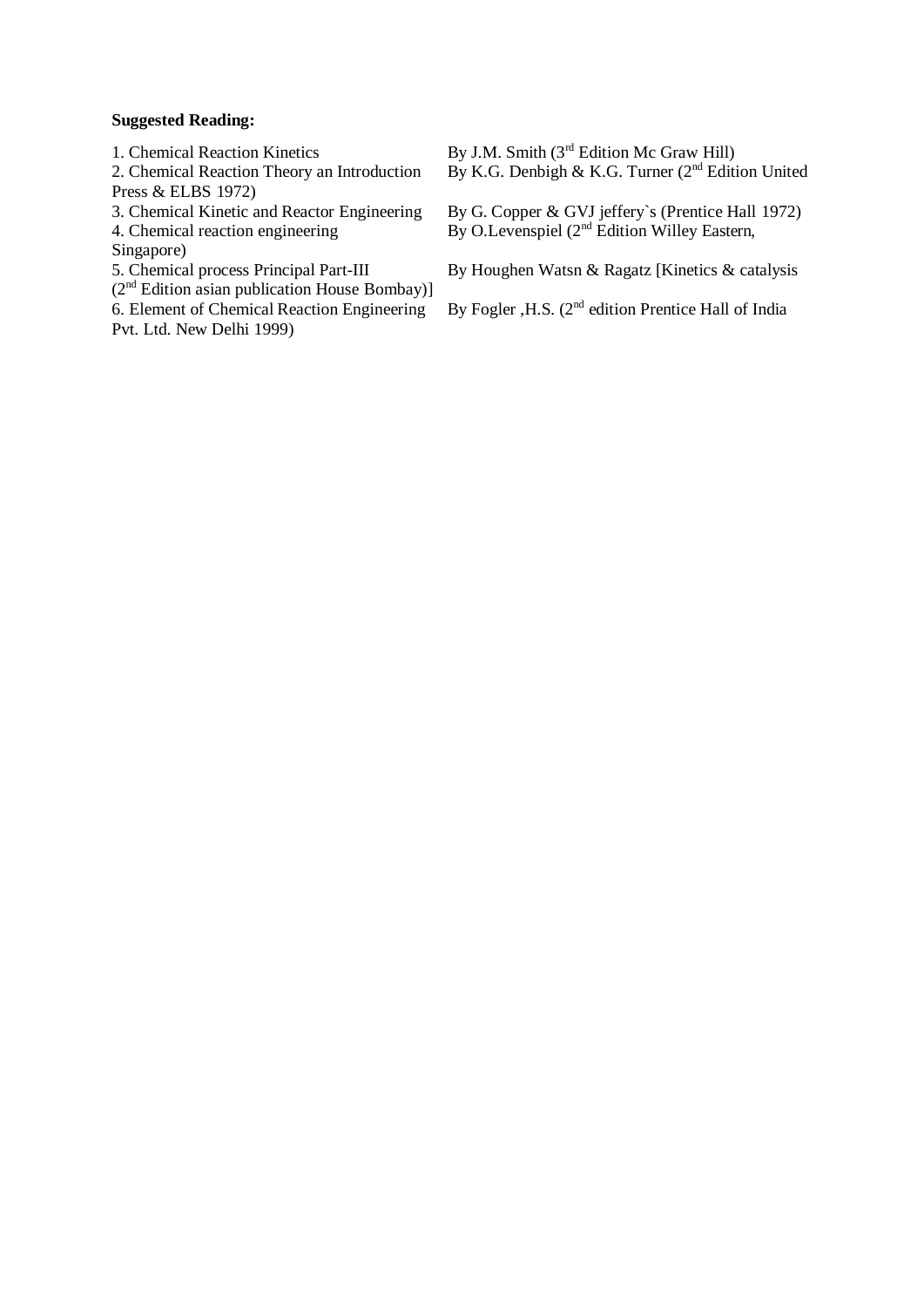### **Solution Thermodynamics**

*Lectures: 4 Periods/week Sessional Marks: 30 University Examination: 3 hours. University Examination Marks: 70*

**Objective :** To impart fundamental concepts of solution thermodynamics involving ideal and non – ideal systems and to compute phase and reaction equilibrium data.

### **Detailed Syllabus**

Equation of states, generalized correlations, acentric Factor, Calculation of thermodynamic properties using fugacity and fugacity coefficient and activity and activity coefficient, Excess properties of mixing, Gibbs Duhem equation and its correlation in terms of partial pressure.

### **Unit II Lectures 8**

Phase Rule and Phase Equilibria: Phase rule, Claussius-Claypron equation, VLE calculation-Bubble Point, Dew Point, Dew point and flash calculation. Phase Equilibrium VLE.

### **UNIT III Lectures 8**

Excess Free Energy: Concept of excess free energy of mixing and its Gibbs-Duhem equation, in relation to Raoult's Law, Henry's Law, Lewis Randle Rule and partial pressure.

### **UNIT IV Lectures 8**

Gibbs/Duhem equation and its interacted form like, Porter Van Laar, Margules, Wilson and Redlich/Kister Equation. Excess function of non-ideal solution.

Chemical Equilibria: Criteria for Equilibrium, Equilibrium Constant and its dependence on temperature and pressure, Evaluation of equilibrium constant. Equilibrium conversion for single and multiple reaction systems, Phase rule for reacting substances.

### **TEXTBOOK**

1. Introduction to Chemical Engineering Thermodynamics, Smith, J.M., Van Ness, H.C., and Abbott, M.M., 7<sup>th</sup> Edition, McGraw Hill.

### **Reference Books:**

- 1. Chemical Engineering Thermodynamics, Y.V. C. Rao, Universities press.
- 2. A Textbook of Chemical Engineering Thermodynamics, K. V. Narayanan. Publisher, PHI Learning Pvt. Ltd., 2004.

### **Course outcomes (COs)**

At the end of the course, the students will be able to:

**CO1:** Apply basic equation of states to calculation of state variables for a chemical process.

**CO2:** Determine the thermodynamic properties of gas mixture/solution and their correlation to standard equation.

**CO3:** Calculate Bubble-P&T, Dew P&T, Flash P&T in VLE for a binary and multi component systems.

**CO4:** Determine Equilibrium constant & composition of the chemicalsolution at given state conditions.

## **UNIT V Lectures 8**

# **Unit I Lectures 8**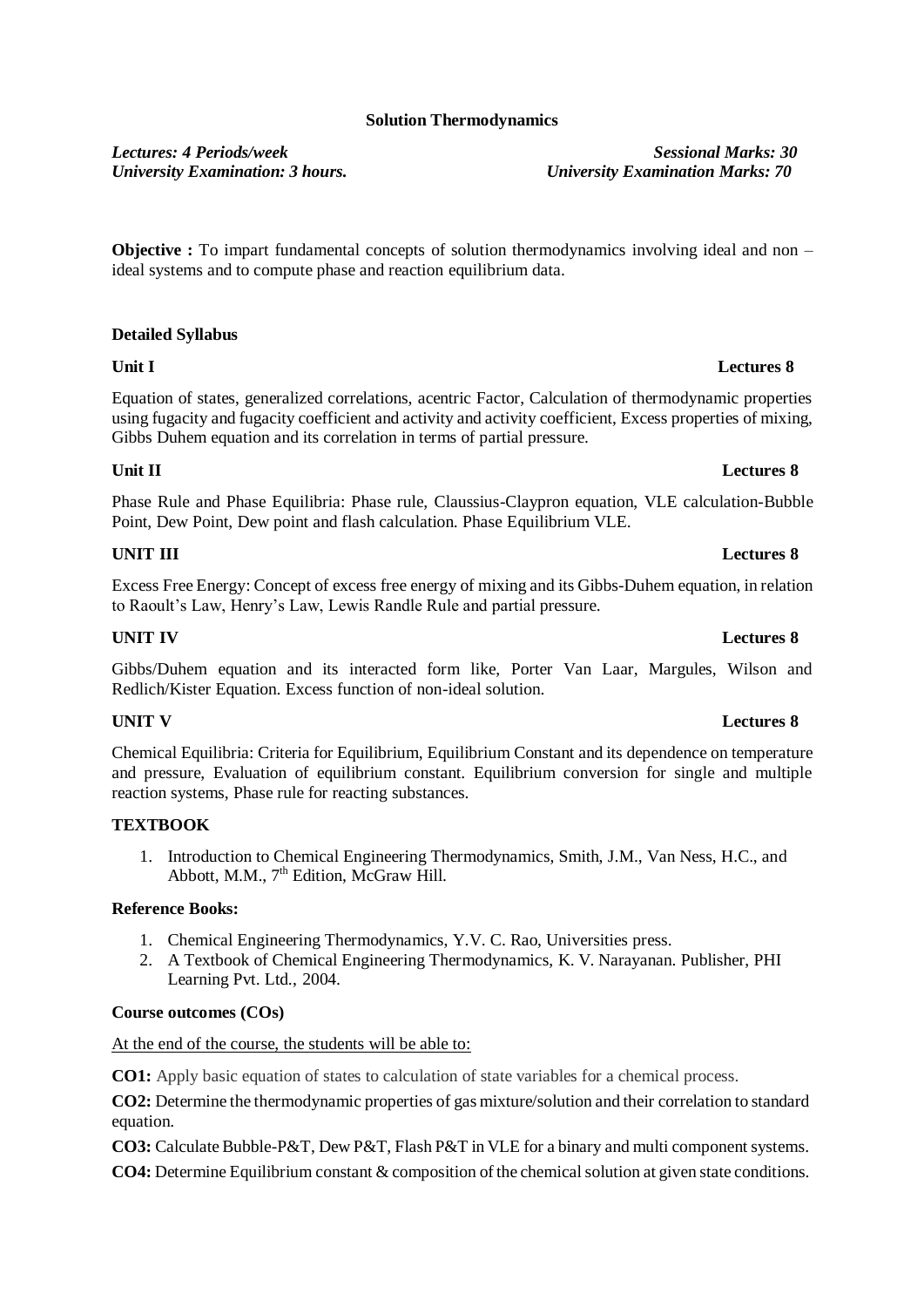# **NUMERICAL METHODS IN CHEMICAL ENGINEERING**

*Lectures: 4 Periods/week Sessional Marks: 30 University Examination: 3 hours. University Examination Marks:70*

**Course Objective:** To study the numerical+ analysis methods and their applications in solving chemical engineering problems.

### **Syllabus**

Introduction, Approximation and Concept of Error & Error Analysis. Linear Algebraic Equations: Methods like Gauss elimination, LU decomposition and matrix inversion, Gauss-Siedel method, Chemical engineering problems involving solution of linear algebraic equations.

### **UNIT II Lectures 7**

Root finding methods for solution on non-linear algebraic equations: Bisection, Newton-Raphson and Secant methods, Chemical engineering problems involving solution of non-linear equations.

Interpolation and Approximation, Newton's polynomials and Lagrange polynomials, spline interpolation, linear regression, polynomial regression, least square regression.

### **UNIT III Lectures 10**

Numerical integration: Trapezoidal rule, Simpson's rule, integration with unequalsegments, quadrature methods, Chemical engineering problems involving numerical differentiation and integration.

Ordinary Differential Equations: Euler method, Runge-Kutta method, Adaptive Runge-Kutta method, Initial and boundary value problems, Chemical engineering problems involving single, and a system of ODEs .

### **UNIT V Lectures 5**

Introduction to Partial Differential Equations: Characterization of PDEs, Laplace equation, Heat conduction/diffusion equations, explicit, implicit, Crank-Nicholson method.

### **Course Outcomes:**

After completion of this course, the student will be able to

| $\overline{\mathrm{CO1}}$ | Solve linear and non linear equations using bisection and Newtons method.                 |
|---------------------------|-------------------------------------------------------------------------------------------|
| CO <sub>2</sub>           | <b>Evaluate sets of linear equations.</b>                                                 |
| $\overline{CO3}$          | Apply laplace equations to heat and mass transfer governing equations.                    |
| CO <sub>4</sub>           | Understand linear and non linear regression techniques and to correlate with experimental |
|                           | data.                                                                                     |
| $\overline{CO5}$          | Solve initial and boundary value problems of ordinary differential equations.             |

### **UNIT IV Lectures 7**

### **UNIT I Lectures 6**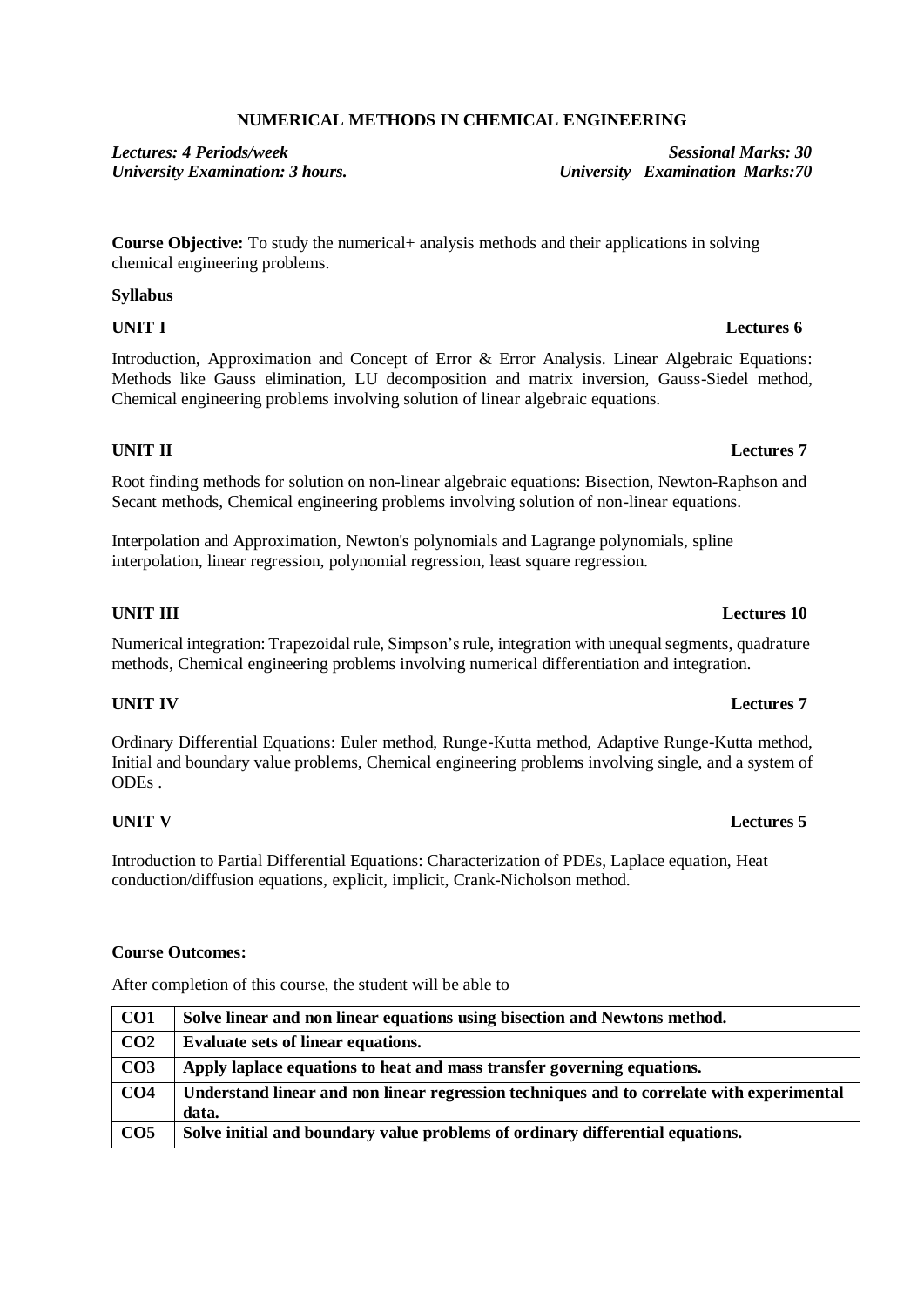| Course          | PO <sub>1</sub> | PO <sub>2</sub> | PO <sub>3</sub> | PO <sub>4</sub> | PO <sub>5</sub> | PO <sub>6</sub> | PO <sub>7</sub> | PO <sub>8</sub> | PO <sub>9</sub> | <b>PO10</b> | <b>PO11</b> | PO12 |
|-----------------|-----------------|-----------------|-----------------|-----------------|-----------------|-----------------|-----------------|-----------------|-----------------|-------------|-------------|------|
| outcomes        |                 |                 |                 |                 |                 |                 |                 |                 |                 |             |             |      |
| CO <sub>1</sub> |                 |                 |                 |                 |                 | ۰               |                 |                 |                 |             |             |      |
| CO <sub>2</sub> |                 |                 |                 |                 |                 |                 |                 | -               | -               |             |             | ٠    |
| CO <sub>3</sub> |                 |                 |                 |                 |                 |                 |                 | -               |                 |             |             |      |
| CO <sub>4</sub> | J.,             |                 |                 |                 |                 |                 |                 |                 |                 |             |             | ٠    |
| CO <sub>5</sub> |                 |                 |                 |                 |                 |                 |                 |                 |                 |             |             |      |

### **Mapping of course outcomes with program specific outcomes:**

### **Suggested Text Books**

1. Gupta, S. K., "Numerical Methods for Engineers, New Academic Science, 2012.

### **Suggested References Books**

1.S.C. Chapra& R.P. Canale, "Numerical Methods for Engineers with Personal Computer Applications", McGraw Hill Book Company, 1985.

2. R.L. Burden & J. D. Faires, "Numerical Analysis", 7th Ed., Brooks Coles, 2000.

3. Atkinson, K. E., "An Introduction to Numerical Analysis", John Wiley & Sons, 1978.

4. Press, W. H. et al., "Numerical Recipes in C: The Art of Scientific Computing, 3rd Edition, Cambridge University Press, 2007.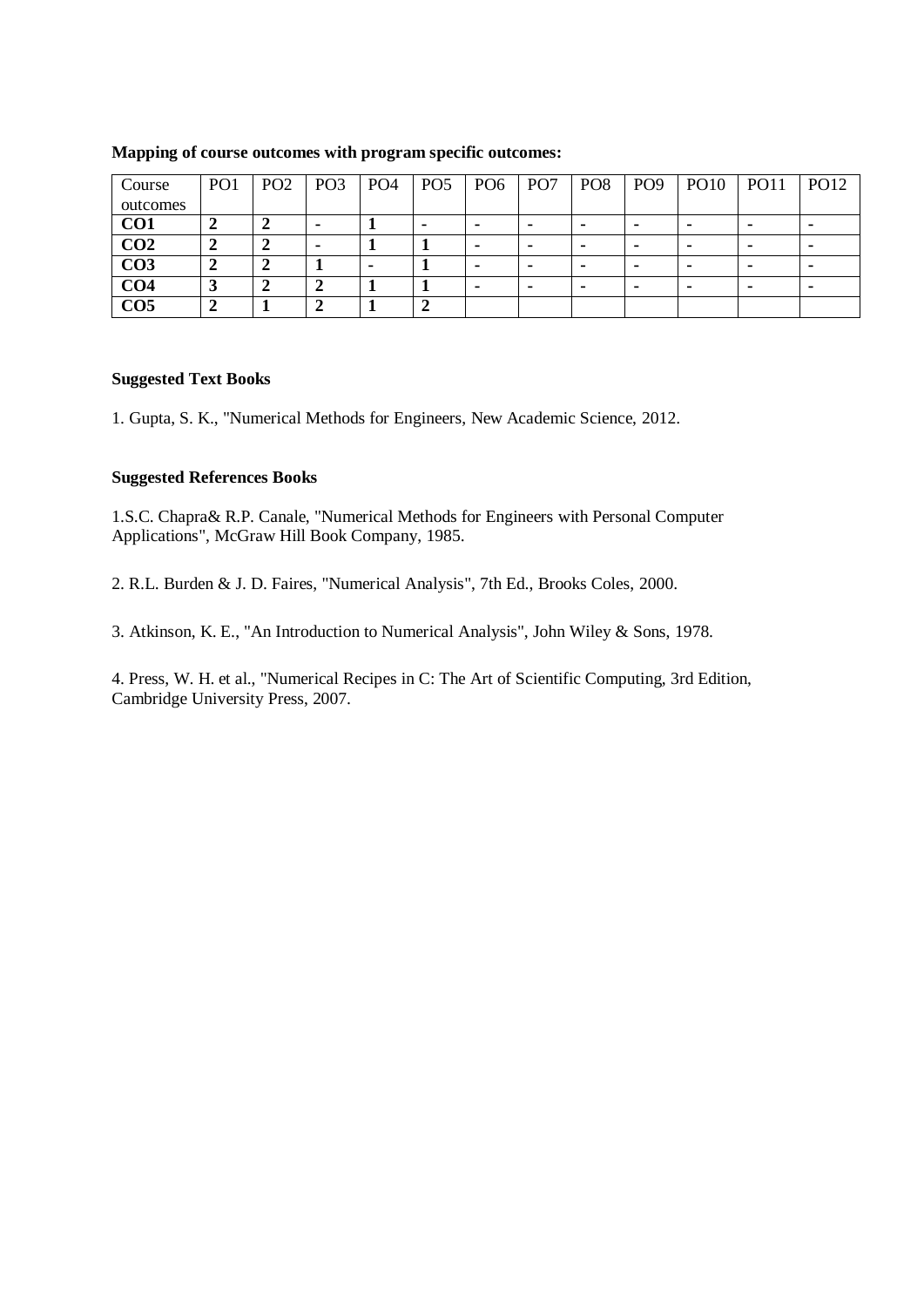### **Mathematical Methods in Chemical Engineering**

*Teaching Scheme: Sessional Marks: 30*

*Lectures: 3 periods/week University Examination Marks: 70* 

### *University Examination: 3 hours*

### **Course Objectives:**

- 1. To impart the knowledge of partial differential equations.
- 2. To understand concept of probability and distributions.
- 3. To know the probable errors while using different techniques.
- 4. To understand model writing techniques.

**Course Outcomes:** At the end of the course, the students will be able to:

- 5. Understand the vectors and partial differential equations.
- 6. Understand probability and distributions
- 7. Estimate error analysis in different techniques.
- 8. Write model equations for numerical techniques for solution of ODE and PDEs.

### **UNIT 1 Lectures 9**

Vector and tensor spaces; Metric,norm and inner products; orthonormalization; matrices, operators and transformations; eigen values and eigen vectors; Fredholm alternative, Rayleigh quotient and its application to chemical engineering systems; self adjoint and non self adjoint systems

### **UNIT 2 Lectures 6**

Partial differential equations and their application in chemical engineering; Strum-louiville theory; Separation of variables and Fourier transformations.

### **UNIT 3 Lectures 8**

Applications of Greens function for solution of ODE and PDEs in chemical engineering; Numericals techniques for solution of ODE and PDEs; Linear stability and limit cycles; Bifurcation theory; Secondary bifurcation and chaos.

Probability concepts and distributions, random variables, error analysis, point estimation and confidence intervals, hypothesis testing

Development of empirical chemical engineering models using regression techniques, design of experiments, process monitoring based on statistical quality control techniques, case studies

### **Text/Reference Books:**

1. Pushpavnam, S., Mathematical Methods in Chemical engineering, Prentice Hall of India, New Delhi, IsBN-81-203-1262-7

|                 | <b>PO1</b> | PO2 | <b>PO3</b> |  | PO4   PO5   PO6   PO7 | <b>PO8</b> | PO9   PO10   PO11   PO12 |  |
|-----------------|------------|-----|------------|--|-----------------------|------------|--------------------------|--|
| CO1             |            |     |            |  |                       |            |                          |  |
| CO <sub>2</sub> |            |     |            |  |                       |            |                          |  |
| CO <sub>3</sub> |            |     |            |  |                       |            |                          |  |
| CO <sub>4</sub> |            |     |            |  |                       |            |                          |  |

**Course outcome mapping with Programme outcomes:**

### **UNIT 4 Lectures 6**

### **UNIT 5 Lectures 8**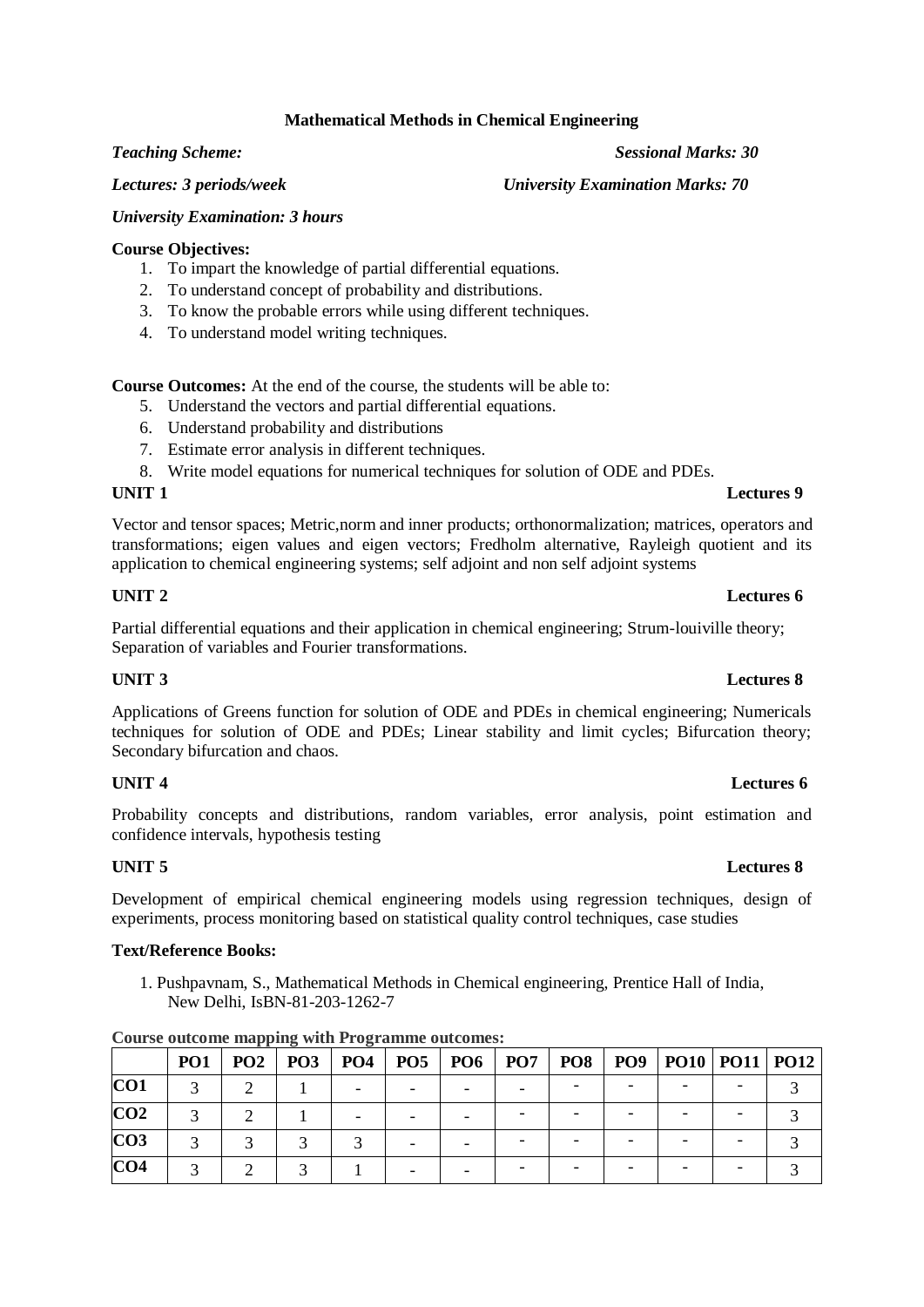## **OPTIMIZATION OF CHEMICAL PROCESS**

| Lectures: 3 periods/week                                                                                                                                                                                                                                                                                       | Sessional Marks: 30                     |
|----------------------------------------------------------------------------------------------------------------------------------------------------------------------------------------------------------------------------------------------------------------------------------------------------------------|-----------------------------------------|
| University Examination: 3 hrs.                                                                                                                                                                                                                                                                                 | <b>University Examination Marks: 70</b> |
| <b>Course Objectives:-</b><br>1. To understand the different optimization techniques<br>To impart knowledge of linear programming's<br>2.<br>To apply optimization techniques for the design of different equipment<br>3.<br>To apply optimization techniques for the optimization of process parameters<br>4. |                                         |
| $UNIT - I:$<br>Nature and Organization of optimization problems, fitting models to data, formulation of objective<br>functions.                                                                                                                                                                                | [4L]                                    |
| $UNIT - III$<br>Basic concepts of optimization, optimization of unconstrained function, one dimensional search.                                                                                                                                                                                                | [6L]                                    |
| $UNIT - III:$<br>Linear programming and applications.                                                                                                                                                                                                                                                          | [6L]                                    |
| $UNIT - IV:$<br>Optimization recovery of waste heat, shell and tube heat exchanger, evaporator design, liquid-liquid<br>extraction process, optimal design of staged distillation column.                                                                                                                      | [10L]                                   |
| $UNIT - V:$<br>Optimal pipe diameter, optimal residence time for maximum yield in an ideal isothermal batch reactor,<br>chemostat, optimization of a thermal cracker using linear programming.                                                                                                                 | [10L]                                   |

### **Text Book:**

1. Optimization of chemical process, T.F.Edgar and Himmelblau.D.M., McGraw Hill.

### **Reference Book:**

Optimization: Theory and Applications, S.S.Rao, Wiley Eastran Ltd.

**Course Outcomes:** At the end of the course, the students will be able to:

- 1. Understand the basic concept of optimization.
- 2. Estimate the recovery of waste heat from shell and tube heat exchanger.
- 3. Write linear programing for various problems.
- 4. Design evaporator, liquid-liquid extraction process and stage distillation column.

### **Course outcome mapping with Programme outcomes:**

|                 | PO <sub>s1</sub> |  |  |  |  | POs2   POs3   POs4   POs5   POs6   POs7   POs8   POs9   POs10   POs11   POs12 |  |
|-----------------|------------------|--|--|--|--|-------------------------------------------------------------------------------|--|
| CO <sub>1</sub> |                  |  |  |  |  |                                                                               |  |
| CO <sub>2</sub> |                  |  |  |  |  |                                                                               |  |
| CO <sub>3</sub> |                  |  |  |  |  |                                                                               |  |
| CO <sub>4</sub> |                  |  |  |  |  |                                                                               |  |

### **Course Objectives:-**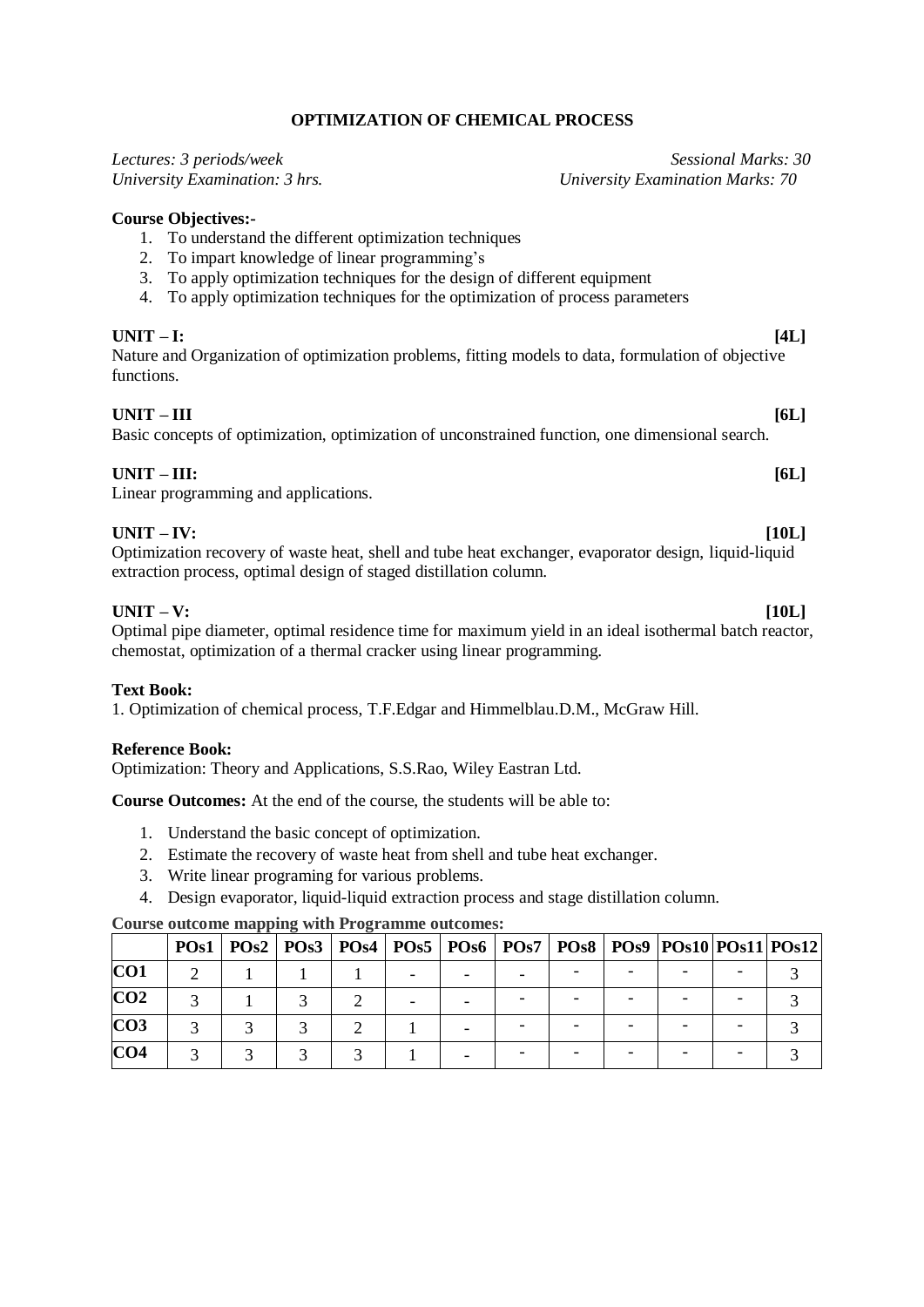### **FLUIDIZATION ENGINEERING**

### *Lectures: 3 Periods/week Sessional Marks: 30*

*University Examination: 3 hours. University Examination Marks: 70*

### **Course Objectives:**

To study the fluidization phenomena, fluidized bed regimes and models.

### **Course Outcomes:**

The students will be able to:

1. understand the fluidization phenomena and operational regimes.

2. design various types of gas distributors for fluidized beds and determine effectiveness of gas mixing at the bottom region.

3. analyse fluidized bed behaviour with respect to the gas velocity.

4. develop and solve mathematical models of the fluidized bed.

### **UNIT I Lectures 4**

Flow through packed beds-Ergun equation,

Phenomena of fluidization liquid like behavior of a fluidized bed, Types of fluidizationparticulate and Aggregative fluidization Advantages and disadvantages of fluidization over packed beds and moving beds. Industrial applications. Minimum fluidization velocity, Terminal velocity and pressure drop in a fluidized bed.

### **UNIT III Lectures 8**

Average particle size, sphericity, voidage, Expansion of liquid-solid fluidized bed, Richandson, Zaki equation, use of dimensional analysis

Brief idea of the mechanism of gas-solid fluidization homogeneous & bubble phase, size of bubble, bubble velocity and its expansion.

- 1. Design of batch & continuous fluidizer for heat & mass Transfer, Entrainment & Elutriation-Entrainment at or above TDH, Entrainment below TDH
- 2. Semi fluidizations.

### **Text Books:**

1. Fluidization Engineering, Kunii, Diazo and Octave Levenspiel (Chapters 1,2,3,4,7,9,10 and 12).

2. Fluidization, Max Leva (Chapters 2,3, and 7)

### **Reference Book**:

1. Perry's Chemical Engineers Hand Book, Perry Rober H, 7th edition, McGraw Hill

### **UNIT IV Lectures 8**

### **UNIT V Lectures 8**

# **UNIT II Lectures 12**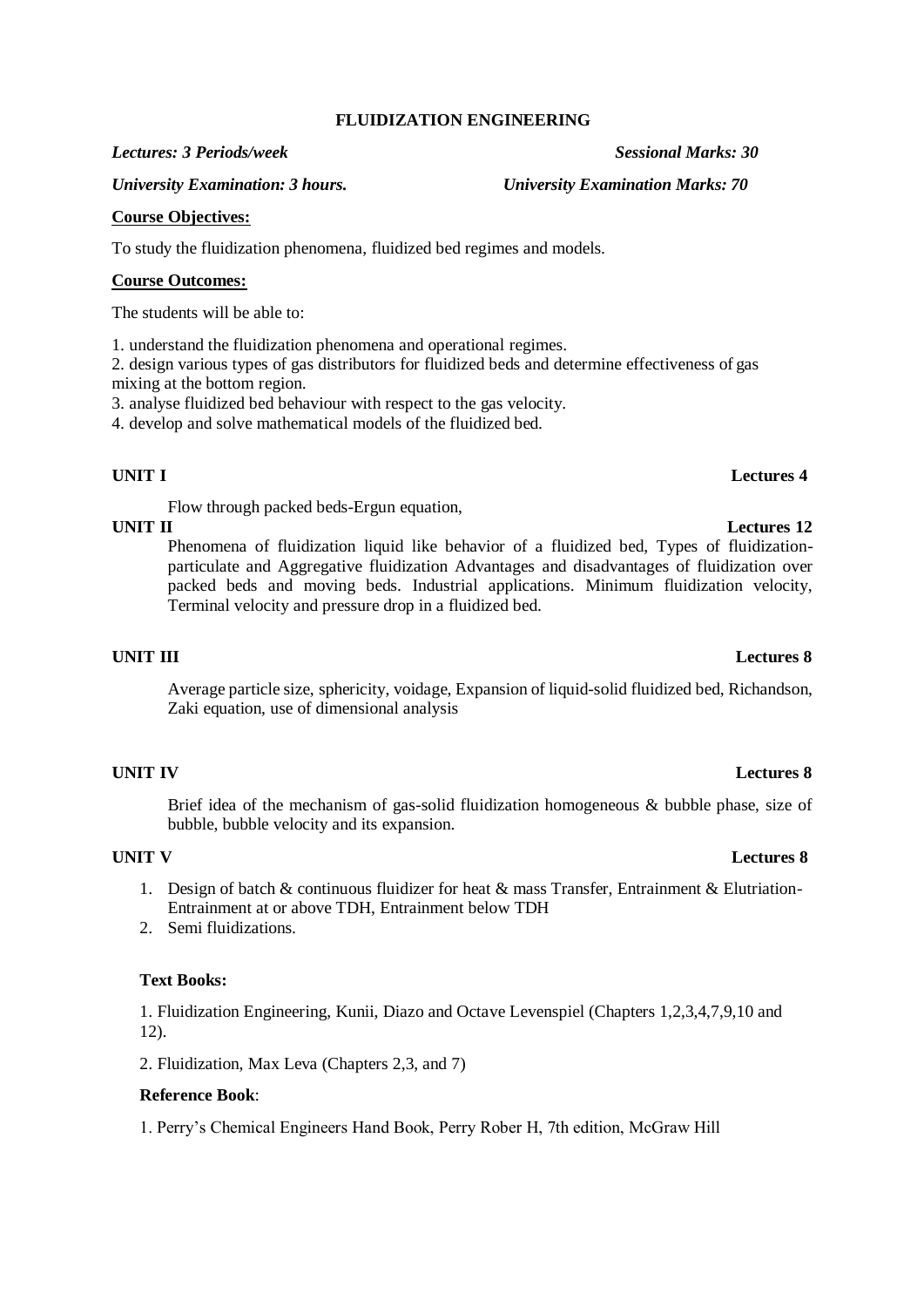### **Environmental Engineering**

*Lectures: 3 Periods/week Sessional Marks: 30 University Examination: 3 hours. University Examination Marks: 70*

**Objective:** Objective of this course is to understand the different environmental issues and its consequence on the ecosystem. Further, it has been introduced the technical solution of numerous pollutions such as air, water, soil, and noise pollution. It also addresses the solid waste issue of urban area.

**Course Outcome (CO)**: At the end of the course, student will be able to

- CO1. Understand the different type of pollutions (air, water and noise) its consequence on ecosystem.
- CO2. Evaluate the plum size, plum rise, COD, BOD and noise label.
- CO3. Identify the different control measures as well as treatment process of different pollutant.
- CO4. Explain the different type of chemical and biological treatment process.

### **Course Plan**

### **UNIT I (10 lectures)**

**Air Pollution:** Types of air Pollutants, Classification of Industries based on Pollutants, sources of air Pollutant, line source, point source and fumigate source, Atmospheric dispersion, Dispersion model, plume size, types of calculation of plume rise, calculation of concentration, Atmospheric salability Meteorology,

Gaseous pollutant control technology, ESP, cyclone separation, victory scrubber, bag filters, Air Act.

**Water Pollution:** Sources, criteria and standards, physical and chemical characteristics, Pre Primary, Secondary and Tertiary treatments of wastewater, sludge digestion and disposal, Advanced treatment processes, Disinfections, Typical Industrial treatment processes, Municipal waste waters treatment, Water act.

**Noise Pollution:** Definition ,measurement, effects and control

**Solid Waste:** Classification of solid waste, collection, chemical and biological treatment, disposal of solid waste

### **BOOKS RECOMMENDED**

Mahajan S.P., "Pollution Control in Process Industries", Tata McGraw Hill Inc., New Delhi, 2001.

Rao C.S., "Environmental Pollution Control Engineering", 2nd Edition, Revised, Wiley Eastern Limited, India, 2006.

Bhatia S.C., "Environmental Pollution & Control in Chemical Process Industries", Khanna Publications, Delhi, 2001.

Sawyer C.N., McCarty P.L. & Perkin G.F., "Chemistry for Environmental Engineering and Science", McGraw-Hill, 5th ed., 2002

# **UNIT III (10** lectures)

### **UNIT IV (05 lectures)**

### **UNIT V (05 lectures)**

### **UNIT II (5 lectures)**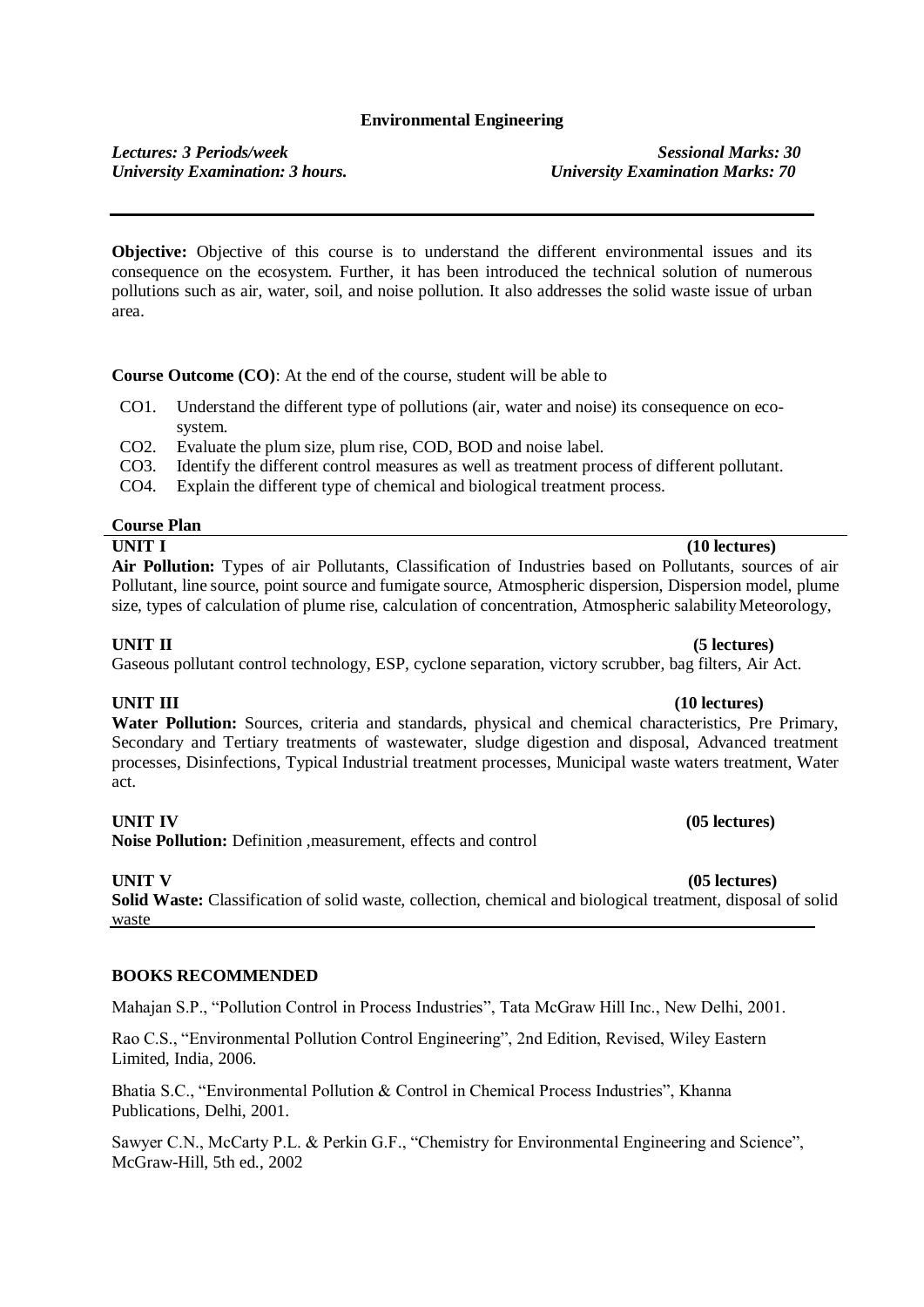| $\cos$ /POs | PO <sub>1</sub> | PO2 |  | PO3   PO4   PO5   PO6 | <b>PO7</b> | PO <sub>8</sub> | <b>PO9</b> | <b>PO10</b> | <b>PO11</b> | <b>PO12</b> |
|-------------|-----------------|-----|--|-----------------------|------------|-----------------|------------|-------------|-------------|-------------|
| CO1.        |                 |     |  |                       |            |                 |            |             |             |             |
| CO2.        |                 |     |  |                       |            |                 |            |             |             |             |
| CO3.        |                 |     |  |                       |            |                 |            |             |             |             |
| <b>CO4.</b> |                 |     |  |                       |            |                 |            | ۰           | -           |             |

**Relationship of COs to POs for Environmental Engineering**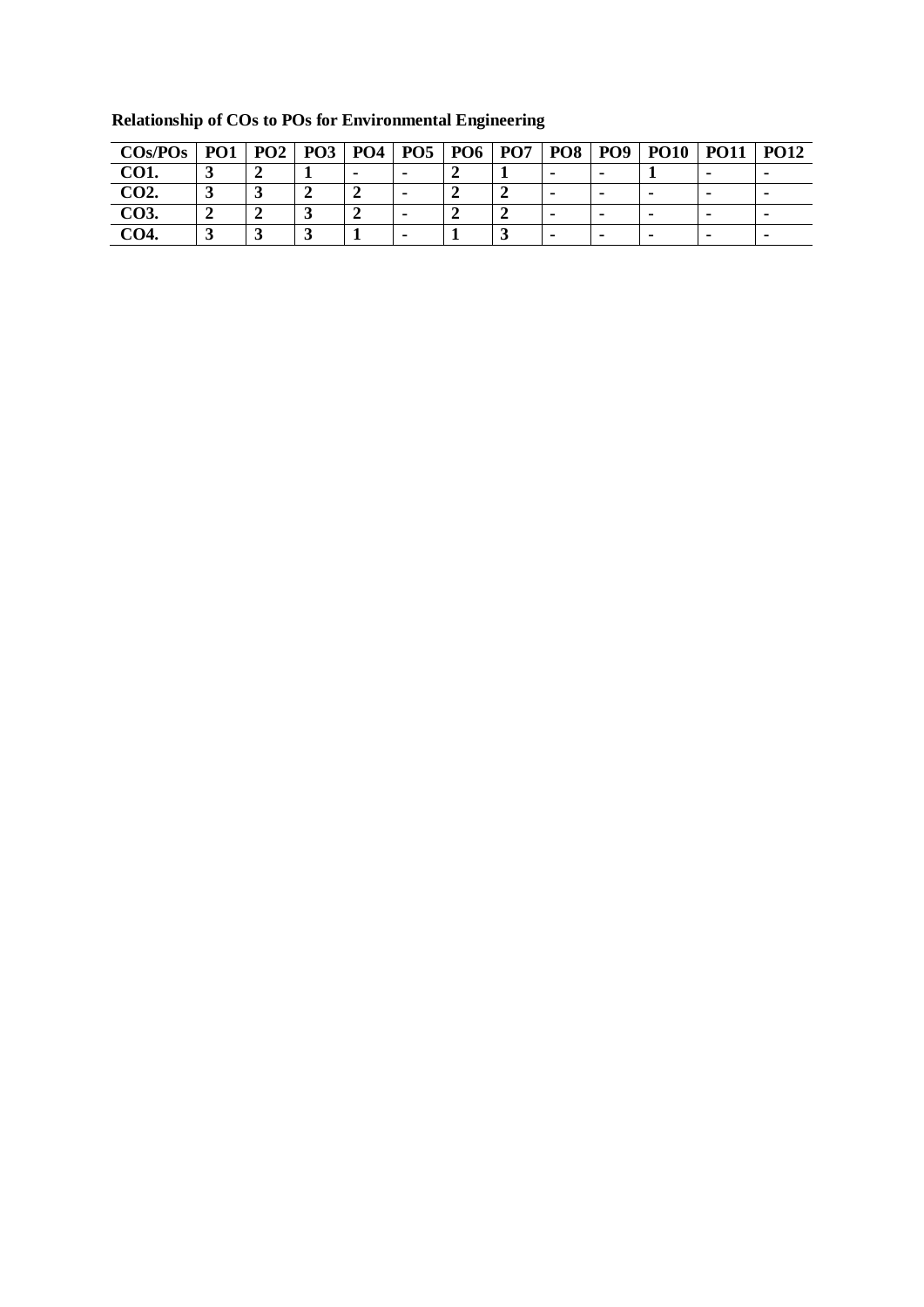### **Industrial Pollution Control**

### **Teaching Scheme:**

*Lectures: 3 Periods/week Sessional Marks: 40 University Examination: 3 hours. University Examination Marks: 60*

### **Objectives**

- 1. To understand the importance of industrial pollution and its abatement
- 2. To study the underlying principles of industrial pollution control
- 3. To acquaint the students with case studies
- 4. Student should be able to design complete treatment system

**Course Outcomes:** At the end of the course, the student will be able to:

- 1. Recognize the causes and effects of environmental pollution
- 2. Analyze the mechanism of proliferation of pollution
- 3. Develop methods for pollution abatement and waste minimization
- 4. Design treatment methods for gas, liquid and solid wastes

### **Unit I Lectures 8**

### **Industries & Environment**

Industrial scenario in India - Industrial activity and Environment - Uses of Water by industry - Sources and types of industrial wastewater - Industrial wastewater and environmental impacts - Regulatory requirements for treatment of industrial wastewater - Industrial waste survey - Industrial wastewater generation rates, characterization and variables - Population equivalent - Toxicity of industrial effluents and Bioassay tests.

### **Unit II Lectures 8 Air Pollutant Abatement**

Air pollutants scales of concentration, lapse rate and stability, plume behavior, dispersion of air pollutants, atmospheric dispersion equation and its solutions, Gaussian plume models. Air pollution control methods, Source correction methods, Design concepts for pollution abatement systems for particulates and gases. Such as gravity chambers, cyclone separators, filters, electrostatic precipitators, condensation, adsorption and absorption, thermal oxidation and biological processes.

### **Waste water treatment processes**

Design concepts for primary treatment, grid chambers and primary sedimentation basins, selection of treatment process flow diagram, elements of conceptual process design, design of thickner, biological treatment Bacterial population dynamics, kinetics of biological growth and its applications to biological treatment, process design relationships and analysis, determination of kinetic coefficients, activated sludge process. Design, trickling filter design considerations, advanced treatment processes, Study of environment pollution from process industries and their abatement: Fertilizer, paper and pulp, inorganic acids, petroleum and petrochemicals, recovery of materials from process effluents.

### **Unit III Lectures 8**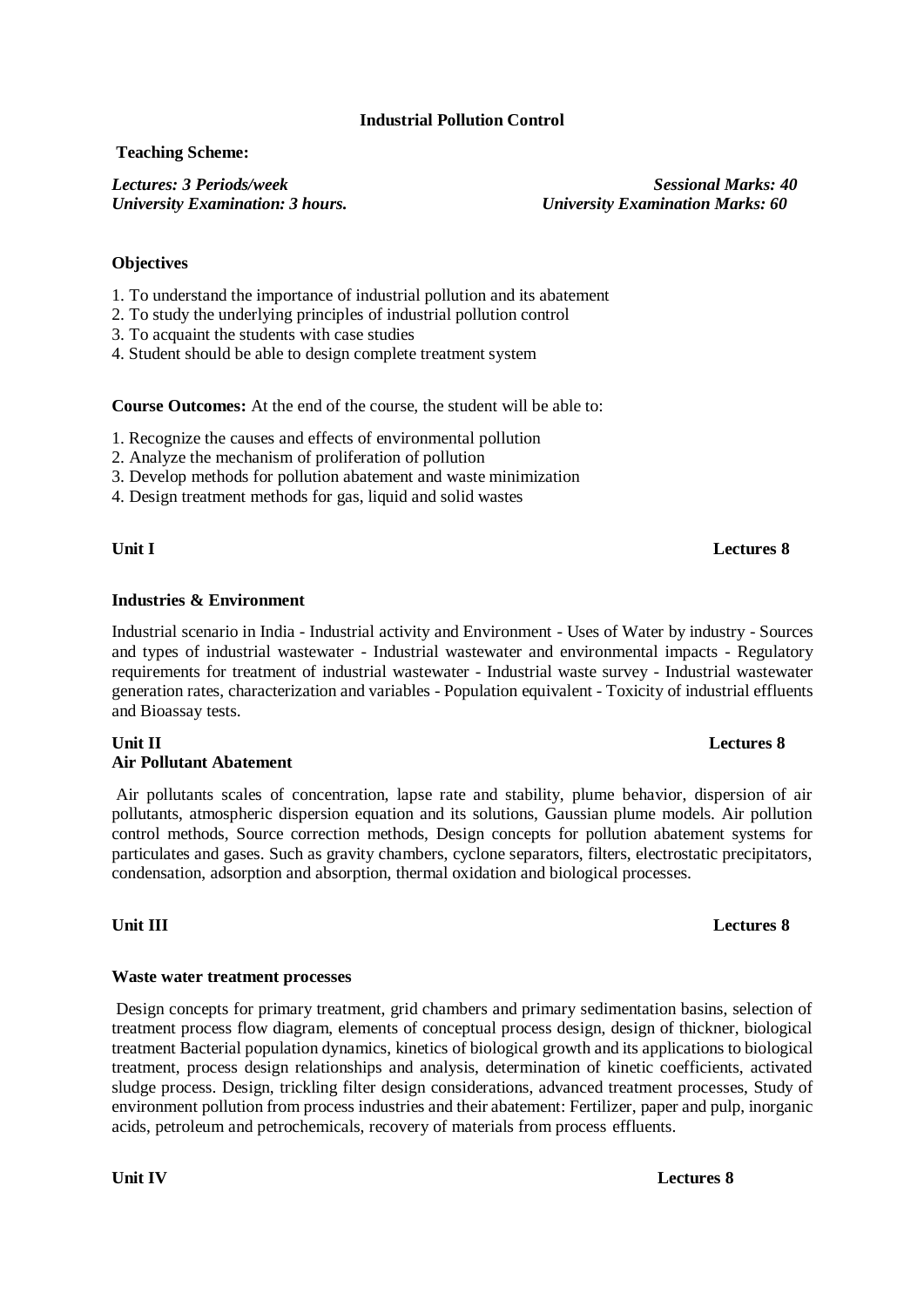### **Solid waste and Hazardous waste management**

Sources and classification, properties, public health aspects, Sanitary land fill design, Hazardous waste classification and rules, management strategies, Nuclear waste disposal Treatment methods – component separation, chemical and biological treatment, incineration, solidification and stabilization, and disposal methods, Latest Trends in solid waste management.

### **Unit V Lectures 8**

Industrial Noise pollution Sources of noise pollution, characterization of noise pollution prevention& control of noise pollution, Factories Act 1948 for regulatory aspects of noise pollution.

### **References**

1. Rao C.S., "Environmental Pollution Control Engineering", 2nd edition

2. Mahajan S.P., "Pollution Control in Process Industries".

3. Nemerow N.L., "Liquid waste of industry- theories, Practices and Treatment", Addison Wesley, New York, 1971

4. Weber W.J., "Physico-Chemical Processes for water quality control", Wiley Interscience New York, 1969

5. Strauss W., "Industrial Gas Cleaning", Pergamon, London, 1975

- 6. Stern A.C., "Air pollution", Volumes I to VI, academic Press, New York, 1968
- 7. Peterson and Gross. E Jr., "Hand Book of Noise Measurement", 7th Edn, 2003.
- 8. Antony Milne, "Noise Pollution: Impact and Counter Measures", David & Charles PLC, 2009.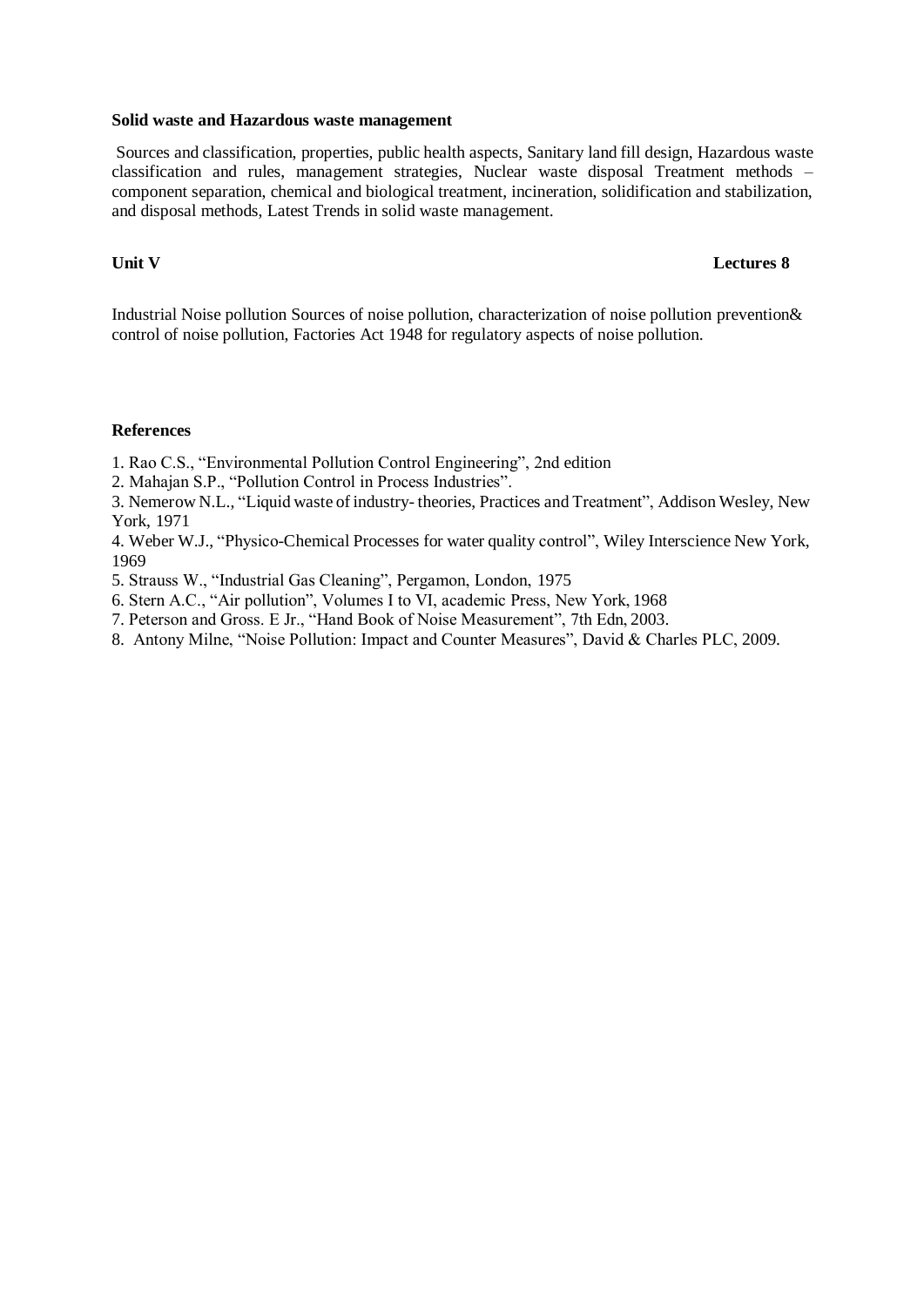## **SOLID WASTE MANAGEMENT**

# *Lectures: 4 Periods/week Sessional Marks: 30*

### **Course objective:**

This course will give the idea about the solid waste management (SWM), equipment and processing technique for SWM, properties of municipal solid waste and disposal of SWM.

### **Module 1**: Introduction **Lecture 8**

Philosophy and organization, Status of waste management, Computation an integrated waste management strategy. Evolution of solid waste management, Legislation and Government agencies

### **Module** 2: Management **Lecture 8**

Planning solid waste management progress, Generation of solid waste, Onsite handling, Storage and processing, Transfer and transport, Processing techniques and equipment, Hazardous waste and their management, Process management issues, Planning, Recovery of resources conservation, Chemical and Biological methods.

**Module 3**: Properties of Municipal Solid Waste **Lecture 8**

State the Physical, Chemical and Biological properties, Describe associated considerations of Municipal Solid Waste (MSW)

**Module 4**: Disposal of solid waste **Lecture 8**

Land filling, Ocean disposing, Source reduction, Recycling, Incineration, Composting.

**Module 5**: Case studies on major industrial solid waste generation units **Lecture 8**

Coal fired, power plant, Textile industry, Brewery, Distillery, Oil refinery, radioactive generation units. Case studies on spills, Sludge lagooning and incineration.

### **Course outcome**:

At the end of the course, the student will be able to

- **CO1**: Idea about the solid waste management.
- **CO2**: Outline sources, types and composition of solid waste with methods of handling, sampling and storage of solid waste
- **CO3**: Select the appropriate method for solid waste collection, transportation, redistribution and disposal
- **CO4**: Describe methods of disposal of hazardous solid waste.

### Reference Book:

- 1. Solid Waste, Martell, 1975, John Wiley, NY.
- 2. Solid Waste, George Techobanuglour, H. Theisen and R. Eliassen.
- 3. Handbook of Solid Waste by Frank Krieth, 1996, McGraw Hill Inc. NY.

# *University Examination: 3 hours. University Examination Marks: 70*